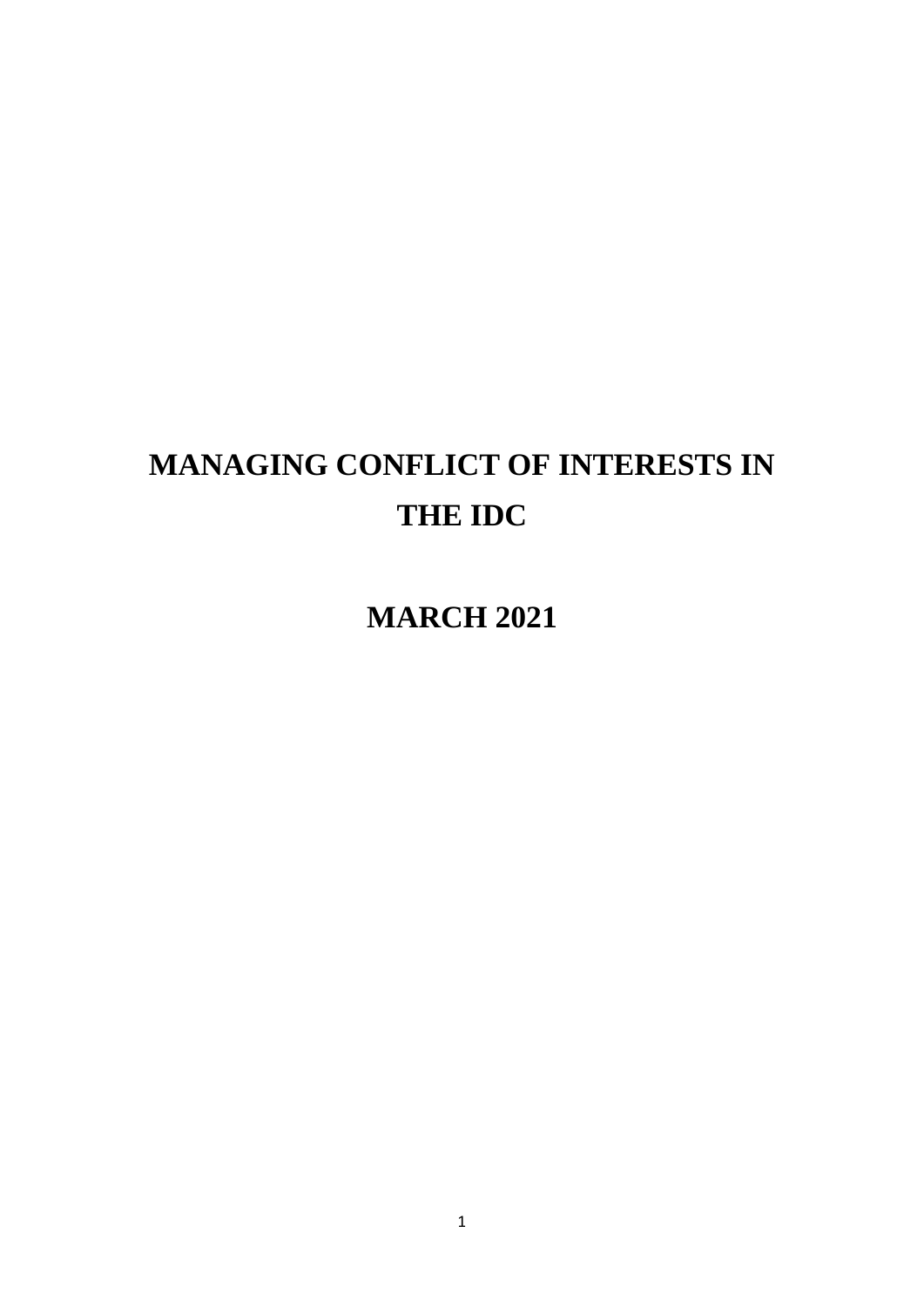#### **1. DEFINITIONS**

- 1.1 **Board:** refers to the collective body of Directors of the IDC from time to time;
- 1.2 **Directors:** refers to the individuals appointed in terms of the provisions of section 6 of the Industrial Development Corporation Act, No 22 of 1940;
- 1.3 **Employee**: means anyone who is employed by the IDC on a permanent or termed basis, including consultants who have a long-term sole arrangement with the IDC e.g. more than 12months;
- 1.4 **Enduring conflict**: means a conflict due to a close relationship or a close association or acquaintance between two or more people that may hinder objectivity or fair judgement of a director/employee.
- 1.5 **Private or personal interests:** means a personal business and often financial interest which is judged by the Board/management that it might reasonably affect a director's/employee's independent judgement and is related to the director's/employee's or related party's personal wealth.
- 1.6 **Related Party:** related party means either:
	- o **Family members**: means parents, siblings, adoptive parents, spouse, life partner, including a person living with that person as if they were married to each other, own child, adopted child;
	- o **Connected parties**: party who has a close relationship or is a close counterparty to a director/employee e.g. friends, business partners or associates, close fellow professional associates and fellow board members, any company, close corporation or other business entity of which the director/employee, or a related party is also a director, member or member of senior management.
- 1.7 **substantive and non-substantive conflicts:** substantive conflict refers to matters where the risk regarding bias or split in loyalties is heightened, most likely and of great impact and non-substantive conflict refers to instances where the likelihood of undue bias and split loyalties is significantly diminished or unlikely and the impact is less significant.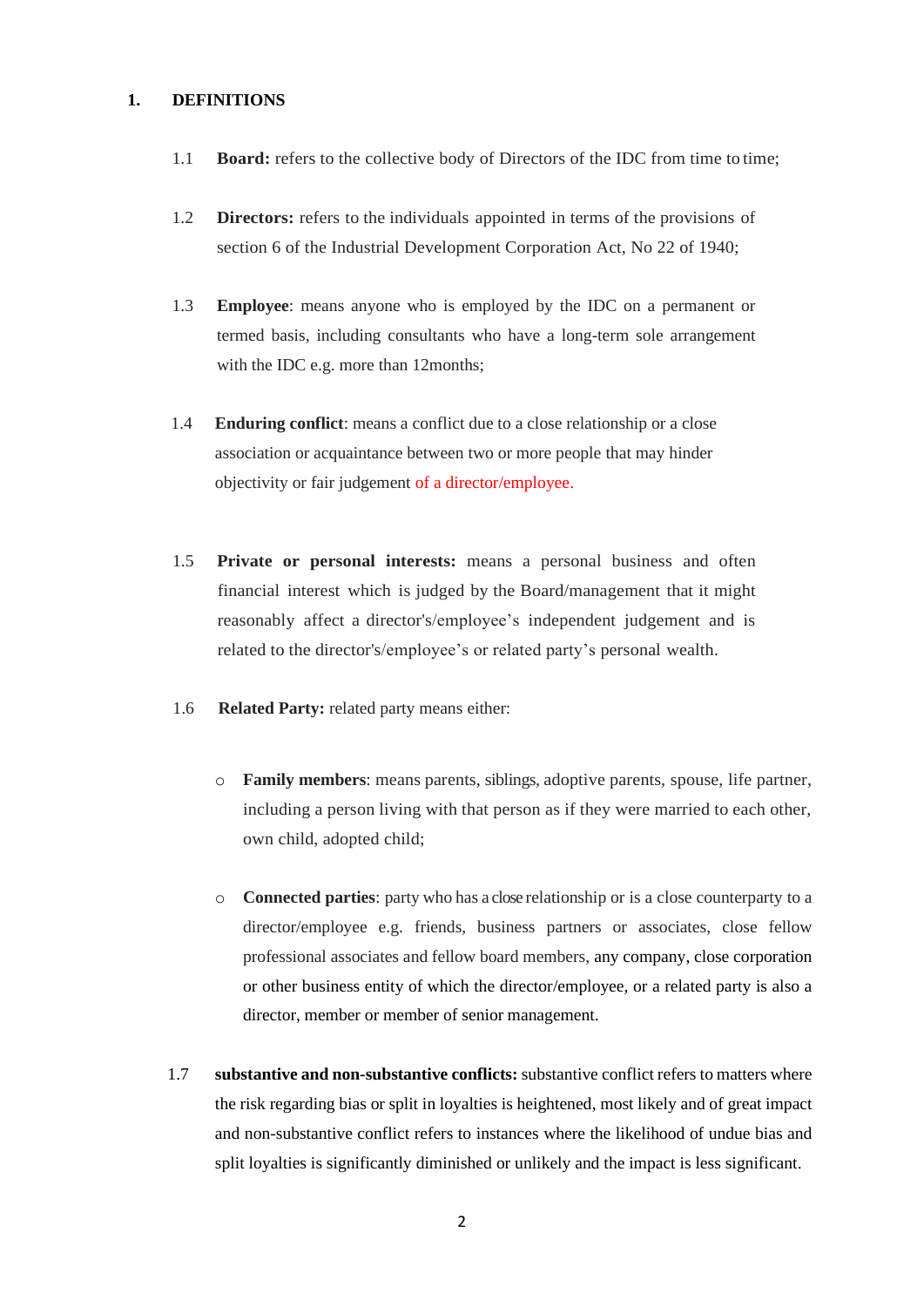1.8 **Supervisor**: means Divisional Executive, SBU/Departmental Head, Line Manager that the employee is responsible to for day-to-day operations.

# **2. WHAT IS A "CONFLICT OF INTERESTS" IN THE IDC**

A conflict of interests exists when the following conditions are in place, where:

- any tension/stress to loyalty between the IDC's interests and the director/employee's private interests. The interest could likely accrue to the director/employee personally or to a related party, which could improperly influence or be perceived to influence the director/employee's objective and their unfettered performance and decision-making in the discharge of their duties to the IDC.
- private and the IDC's interests are mixed thereby affecting the objectivity and discretion of a director/employee in performing their duties or making decisions in the best interests of the IDC. This could also mean that the director/employee is in a position to make or influence a decision that is not objectively fair or rational in order to benefit personally or benefit related parties.
- business judgement or business decisions are influenced by private interests or personal gain.
- the private interests are so patent and material as to distract the director/employee from effectively discharging their duties, and
- discretion, judgement and decision-making are compromised or biased due to influence by the director/employee's personal interests.

Conflict of interests are not limited to direct financial interests. In some instances, they can extend to accepting business courtesies and sometimes the timing of receiving such gift/gratuities becomes fundamental. The existence of these conditions could potentially make a director/employee feel beholden to another such that their discretion could be fettered, their independence and objectivity compromised in their discharge of their duties to the IDC.

There are three types of conflict of interests namely:

- an **actual** conflict of interests where a director/employee is in a position to be influenced by their private interests when discharging their duties of office.
- a **perceived** conflict of interests where a director/employee is in a position to appear to be influenced by their private interests when discharging their duties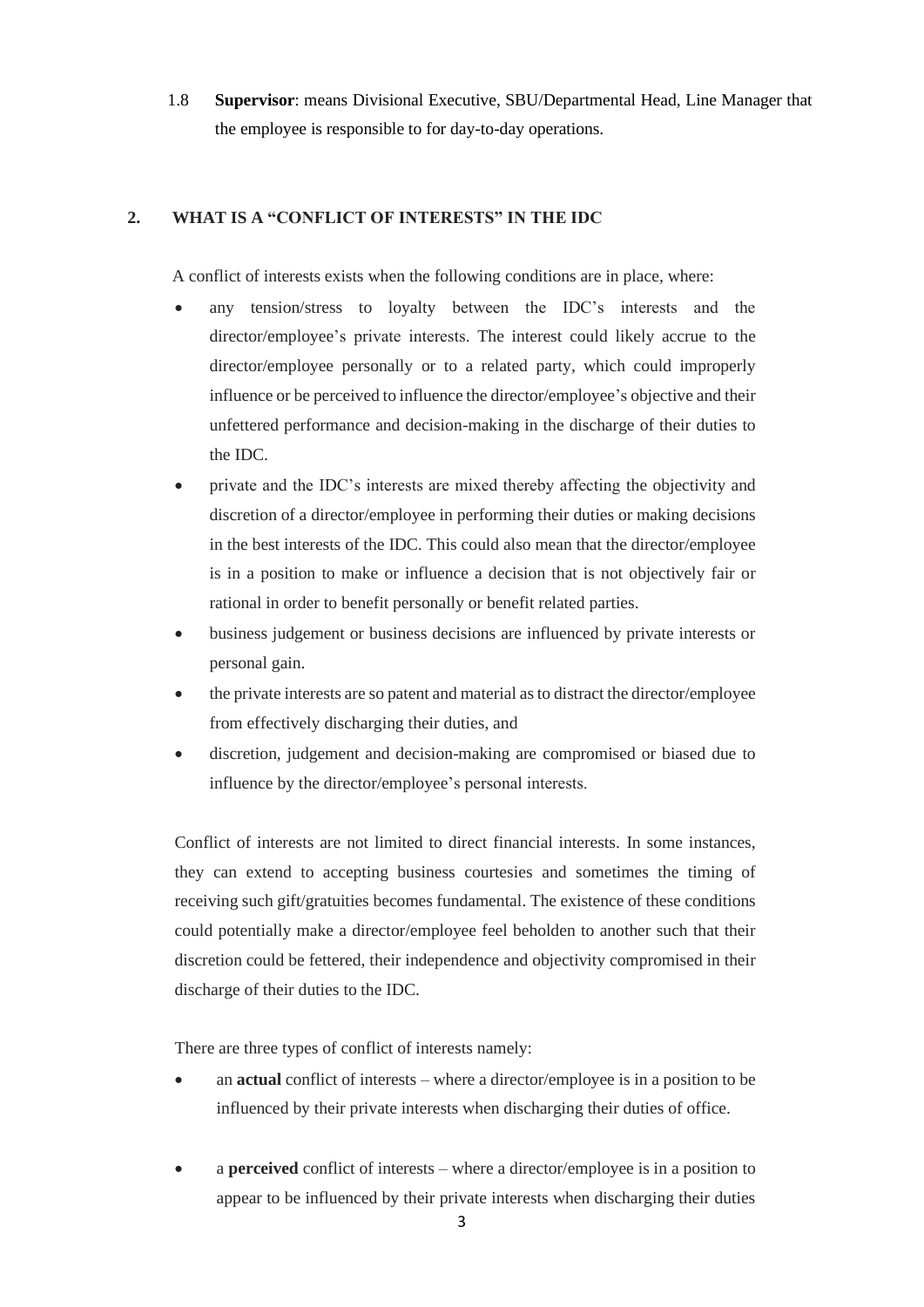of office.

• a **potential** conflict of interests – where a director/employee is in a position where they may be influenced in the future by their private interests when discharging their duties of office.

**A conflict of interests exists when there is either an actual, perceived or potential tension and division of loyalty (***for personal gain or place a related party at an undue advantage***) in the mind of the director/employees which could hamper their ability to exercise their fiduciary duties i.e. to act in the best interests of the IDC.** 

**NB: Not all connections will result in a conflict of interest, the mere fact of prior interaction with a counterparty will not always result in divided loyalties e.g. acquaintance, former colleagues etc. The principle to remember is that the final arbiter on the closeness of the connection is a personal matter and this issue revolves around the span of closeness, self- regulation. But the golden rule is to declare the connection (***sunlight is always a sanitiser***).**

## **3. POLICY STATEMENT**

Key principles that need to be kept in mind in the course of mitigating the effects of conflicting interests are the following:

- 3.1 directors/employees are expected to bring independence of thought and an unfettered discretion to their decision-making process and should always be found to be free of any conflicting interests. This is to ensure that all decisions made are made in the best interests of the IDC and its business and can stand up to external scrutiny and any court challenge.
- 3.2 the existence of a conflict of interest, whilst it could be an existence in fact, more often can be a matter of perception. In such matters, as the IDC, we do not only look at the existence of fact but also take into account the likely public perception and its potential ramifications on the reputation of the IDC, its leadership and brand value.
- 3.3 furthermore, the IDC is cognizant of the fact that the existence of a conflict of interests does not necessarily establish the factual existence of impropriety i.e. conflict of interests is not corruption but left unmanaged, it has a high potential for corrupt conduct. Conflicts between private and public duties of directors/employees must therefore be correctly identified, appropriately managed and effectively resolved. As a result, this policy is designed to assist a director/employee in the management of any adverse impact of a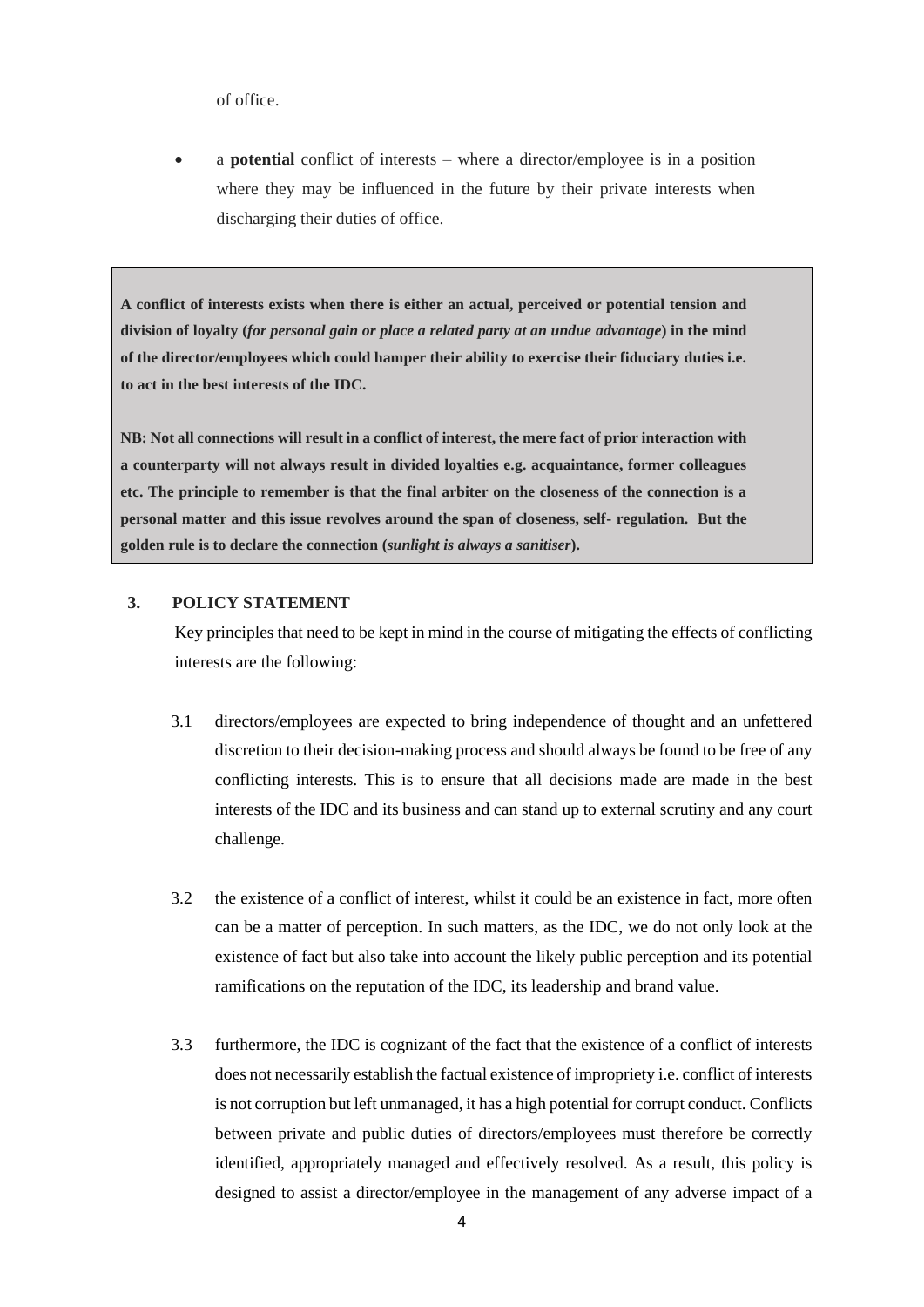conflict of interests during the course of service to the IDC.

- 3.4 a director/employee may not use the position, the privileges as well as the confidential information obtained as a member of the IDC board/employee for personal gain or to improperly benefit another person.
- 3.5 whilst the management of conflict of interests should always be on an informed basis, be rational and be implemented appropriately, certain conflicts are so fundamental and permeating that they should be avoided *ab initio*.
- 3.6 the management of conflicting interests is largely on the basis of rectitude, high selfregulation, self-restraint and good governance. The onus of disclosing all interests rests with each individual director/employee.

**A conflict of interest could exist in actual fact or could be a matter of a third party's perception. Either way, the IDC board is committed to managing conflict of interests situations in order to maintain the reputation of the IDC in the market, enhance good corporate governance both within the IDC, with its clients and generally in the marketplace.** 

**The principle to consider is that the closer the relationship/shorter the span in control between the decision-maker and related party, the more likely the existence of a conflict of interests, and the resultant impairment in objective decision-making.** 

**On the other hand, the more remote the relationship is between the decision-maker and a third party, the less likely is the existence of a conflict of interests and subsequent impairment in decision-making and impartial judgment.**

**It is incumbent on the director/employee to carefully undertake a situational analysis, bringing to bear the principles set above and determine whether there is, or potentially there could be a conflict of interests in any matter under consideration.**

# **4. SCOPE OF APPLICATION OF THIS POLICY**

This policy applies to the IDC directors, employees, directors and employees of all its subsidiaries. The policy would be applicable to matters related to procurement and employment of family members of employees and directors. This policy should be read in conjunction with the IDC Code of Ethics.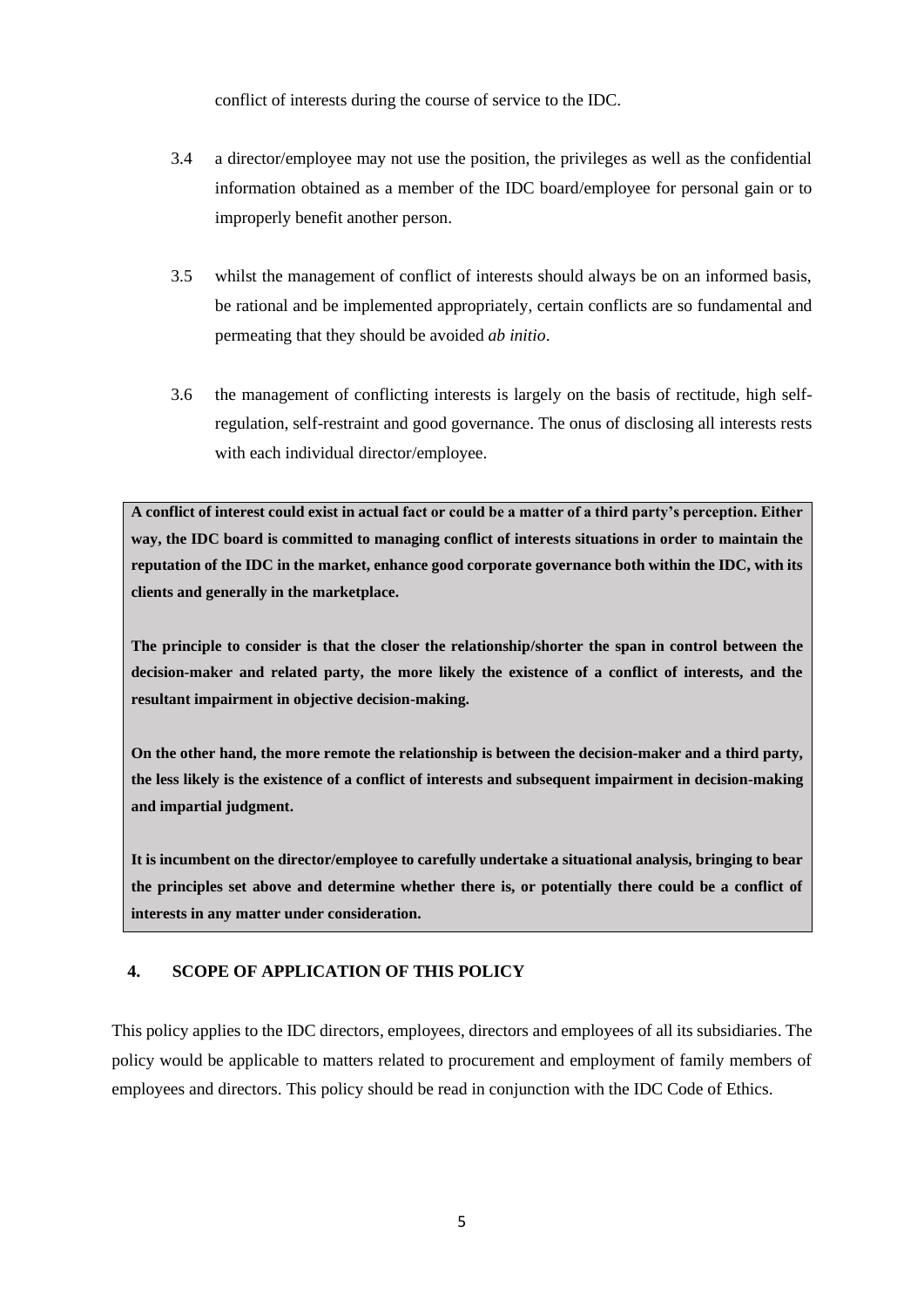# **5. VARIOUS TOOLS TO BE USED IN MANAGING CONFLICT IN INTERESTS**

There are a number of acceptable practices that are recognised as best practices in the management of conflicting interests such as:

- **Declaration**: this is the first step in the management of a conflict of interests and depending on the fact of each case, sometimes it can be an adequate mitigation in the course of managing any relatedness, especially in cases where the existence of a conflict of interest is remote.
- **Disposal of personal interests** this refers to an act of disposing of a personal interest to safeguard the integrity of public duty.
- **Recusals** this refers to a position of isolation, non-participation in a forum that is expected to consider and make a decision on a related matter.
- **Prevention of access to related information** this refers to a position where the conflicted party is debarred from accessing information related to their conflict.
- **Management of personal interests at arms-length** this can be achieved through the total delegation of personal interests to someone and is usually referred to as "blind trust". For this tool to be a successful mitigation against conflicts of interests, there needs to be total insulation between owner and new management.

**There are various best practices employed in the management of conflict of interests and a conflicted director/employee, depending on the facts of each case, can employ any of these to mitigate and manage the situation.** 

# **6. DIRECTORS' RESPONSIBILITY**

- 6.1 Directors are directly responsible for the management of their personal interests. This process involves self-regulation and awareness of the impact that outside activities might have on their duties at the IDC.
- 6.2 Directors have a fiduciary duty of disclosing the nature of their interests at each board and committee meeting. These are to be recorded in a register clearly kept for this purpose. Each directors' personal interests shall be kept and updated at each Board meeting and this register is to be circulated at each board meeting for information.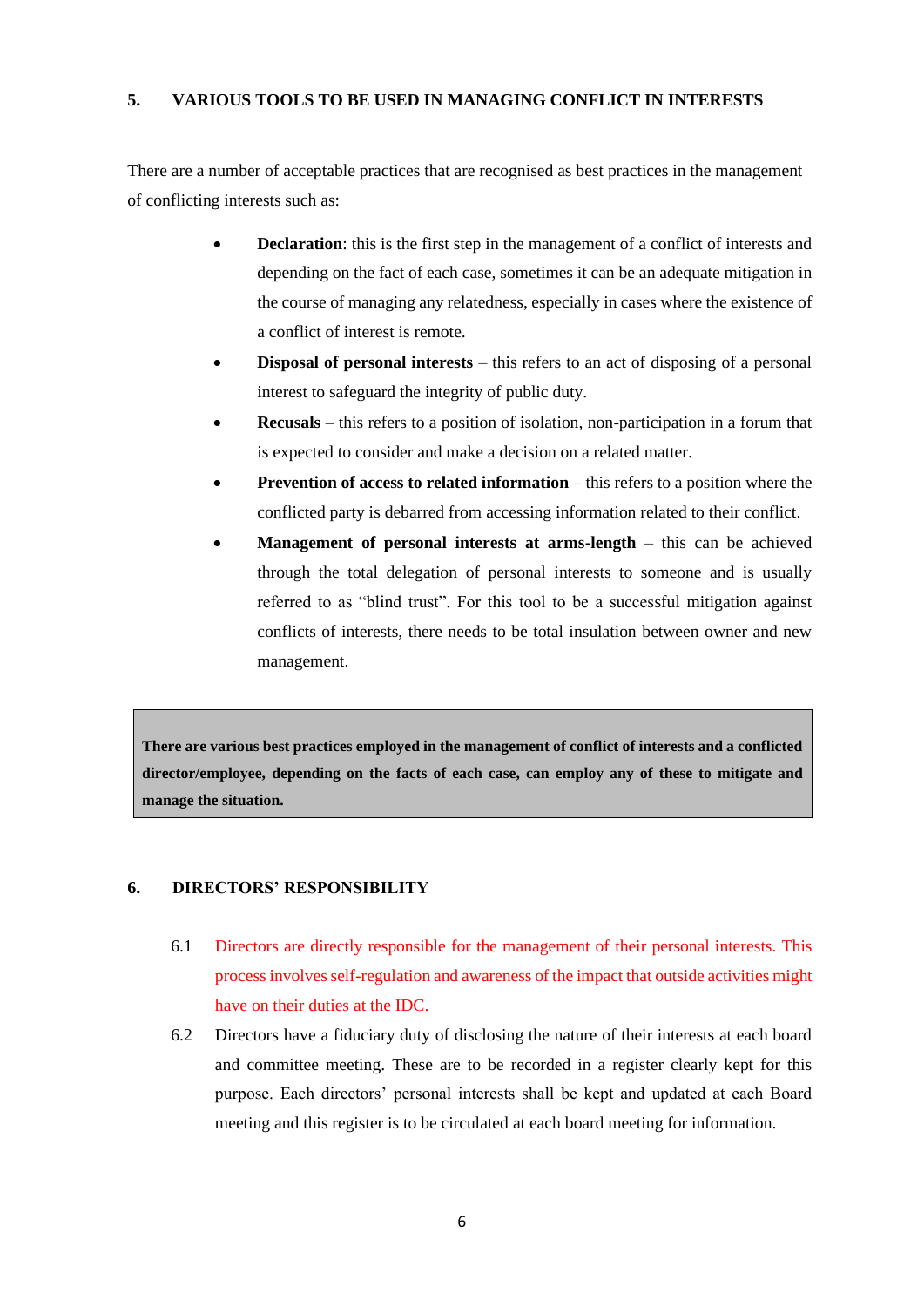- 6.3 In instances where there is a specific matter on agenda that a director has a private or personal interest or has a connection in via a related party, the director shall in good faith, ideally before the relevant meeting date, raise the issue with the chairman of the board and/or the Group Company Secretary. This is to enable the chairman of the board to consider the information presented, and where necessary, obtain further advise on the way forward. If an opportunity has not presented itself before the meeting, the director shall disclose to the Board/committee the interest at the meeting for record.
- 6.4 Where necessary, the chairman of the board may rule that the matter should serve in front of the Board's Social and Ethics committee for consideration.
- 6.5 The chairmen of the Board or the Social and Ethics Committee, with support from the Group Company Secretary, are tasked with the role of considering and exercising judgment on the substance of each case and applying their minds to the materiality of impact to the IDC and its reputation in the market and providing guidance on how each case is to be handled in mitigating impact of the conflict in interests.

**The management of conflict of interest is a matter of self-regulations and it is incumbent on the impacted director/employee to:**

- **raise and declare the conflict;**
- **provide full disclosure on related circumstances where applicable;**
- **if required, refrain from participating in the decision-making process via recusal, not accessing related information (***see clause 5 for additional mitigations***).**

**Directors are encouraged to declare their conflict of interests more proactively and not wait for the meeting but rather apprise the chairman of the board in good time to allow for proper consideration and the direction of how the process is to be managed to ensure that the conflict of interests is fully mitigated.**

**In warranted cases, the matter shall serve in front of the Social and Ethics as directed by the chairman of the Board.**

**The directors' register of interests shall serve at each board meeting for an open disclosure and recordal.**

# **7. EMPLOYEE'S RESPONSIBILITY**

7.1 IDC employees and their family members are prohibited from approaching the IDC, directly or indirectly, for funding of personal business interests. Where applicable, IDC employees, as set out in the Code of Ethics (Beyond Ethics), have a responsibility of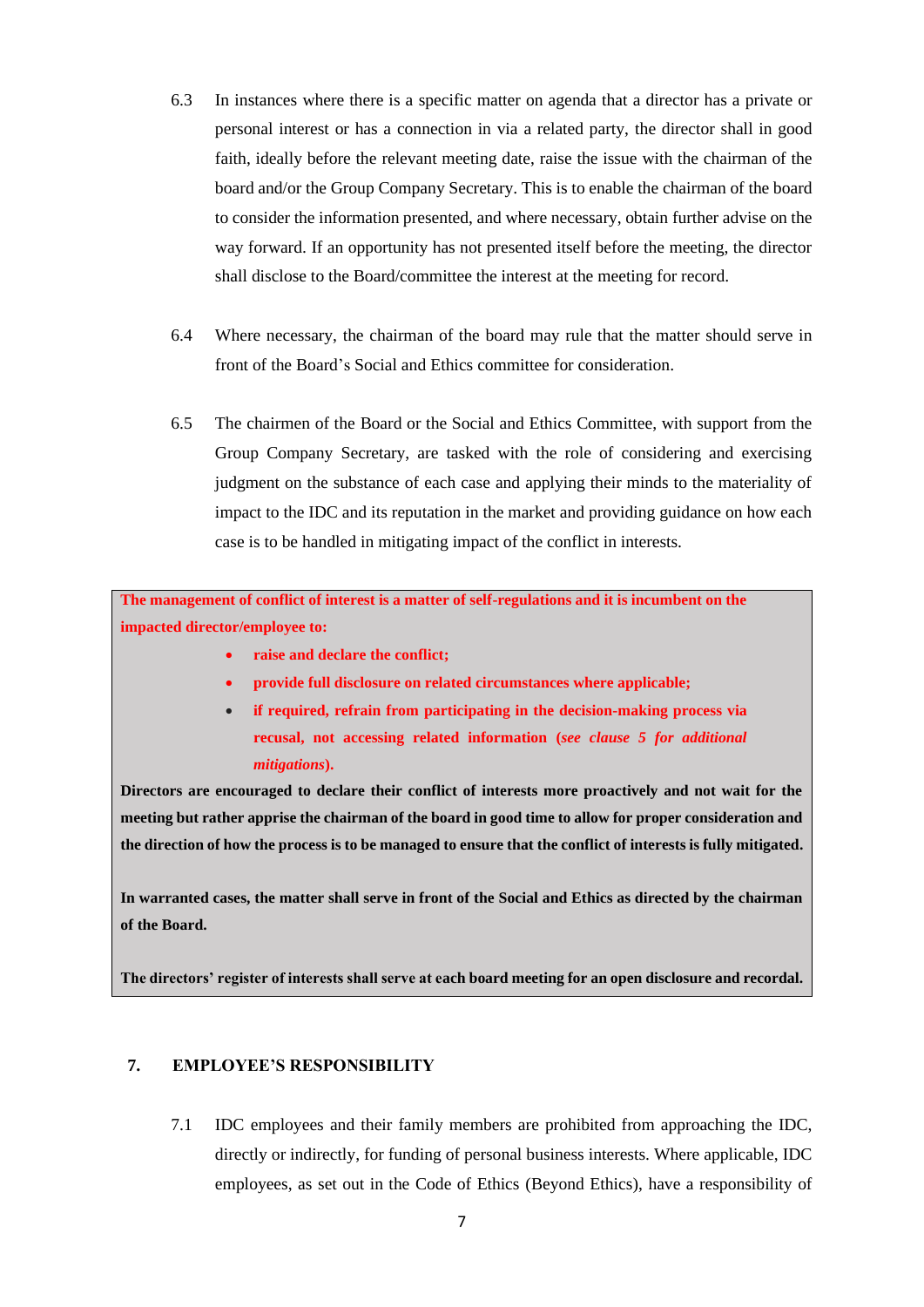disclosing the nature of their business interests at least once a year or whenever it may be necessary. The Secretariat department is charged with the responsibility of managing the online declaration of interests made by employees and the process of declaring is as set out in the IDC's Code of Ethics policy document.

- 7.2 At the instance of a related party transaction, the employee is charged with the responsibility of making a full disclosure to their immediate supervisor and where warranted, be excused from handling, participating and making any decision in the matter. Furthermore, the employee should not have access to any information in relation to the transaction.
- 7.3 It is also incumbent upon the supervisor to consider the implications of the declaration in totality, consider how substantive the conflict of interests is and the possible ramifications for the IDC, and take appropriate action suitable in mitigating the situation. If in doubt, the supervisor is encouraged to seek the counsel of the Group Company Secretary for guidance.
- 7.4 In instances where the conflict is enduring and substantive, the Group Company Secretary may decide to refer the matter for ruling by the Executive Management **Committee**
- 7.5 It is not possible to enumerate all situations which could constitute a conflict of interest, the facts of each case will need to be considered in the context of the general principles as set out in this policy document.

**Ideally all IDC employees should avoid situations where there is or could potentially be a conflict of interests either at a personal level or in relation to related parties. As a matter of course, employees are expected to declare their interests on an annual basis or whenever there is a need to do so.**

**In instances where there is or potentially there could be a conflict in interests, the employee has a duty of informing their immediate supervisor, recusing themselves from working on, participating in the decision-making in relation to the related party transaction.** 

**It is incumbent upon the manager to deal with and provide guidance with regards to the disclosed conflict and ensure that appropriate action is taken in line with best practice to mitigate any adverse ramification of such conflict. The manager is encouraged to seek guidance where required from their immediate supervisor or the Group Company Secretary.**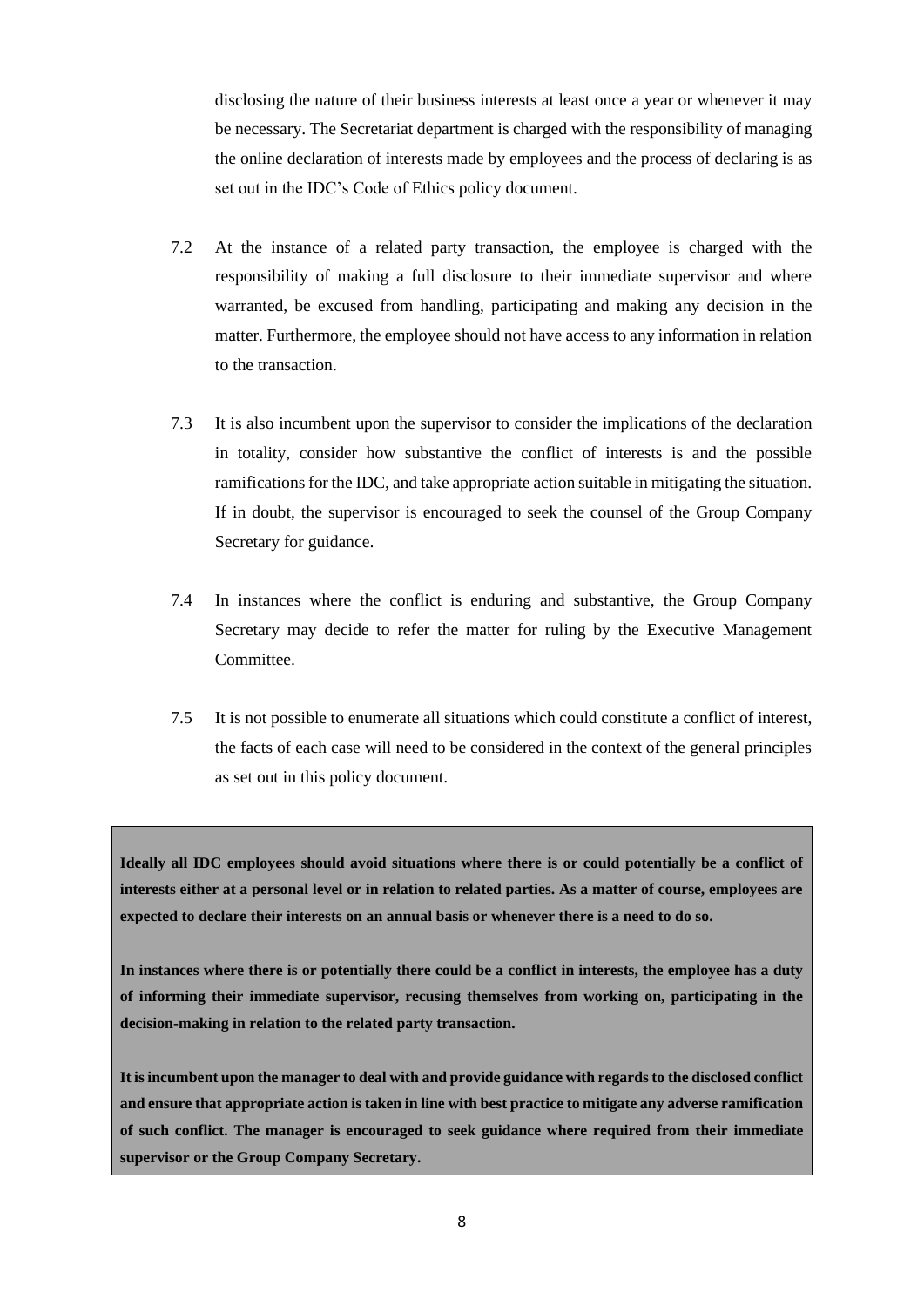#### **8. UNDUE INFLUENCE BY EXTERNAL PARTIES**

It is recognised that in some instances, employees might be placed under undue pressure to support and recommend for approval of projects that have negligible commercial merit for the IDC but disproportionately high benefits for outside parties. In those circumstances, the employee should be mindful of the duty of care that they owe to the IDC and avoid such situations by reporting any instances where they feel pressured to their immediate supervisor, and the latter is advised to immediately escalate the matter to the Executive Management Committee.

**All IDC employees owe the corporation a duty of care and it is important that their professional judgment is not impaired or fettered by third parties. In instances where the employee feels they are being pressured by a third party to make decisions that are not to the benefit of the IDC, they are encouraged to report this immediately to their immediate supervisor.** 

#### **9. EX OFFICIO POSITIONS**

- 9.1 From time to time the IDC nominates its employees on a non-executive basis on boards of its investee companies. Inherently the nominees have no personal gain as they are executing and exercising their fiduciary duties for the sole interest and benefit of the investee company and the IDC.
- 9.2 Ex officio positions generally result in the employee being called upon to defend two thrones i.e. protect the interests of the IDC as well as those of the investee company.
- 9.3 Generally, there is no challenge except where the interests of the IDC do not converge with the interests of the investee company, and this invariably results in the employee having divided loyalties i.e. which throne does the employee protect?
- 9.4 Admittedly in some instances the conflict is more enduring because it is situational rather than transactional e.g. funding transactions and investment monitoring/portfolio management transactions. An enduring conflict can serve to diminish the effectiveness of an employee as a result of split loyalties as well as having to be recused on key matters to both principals.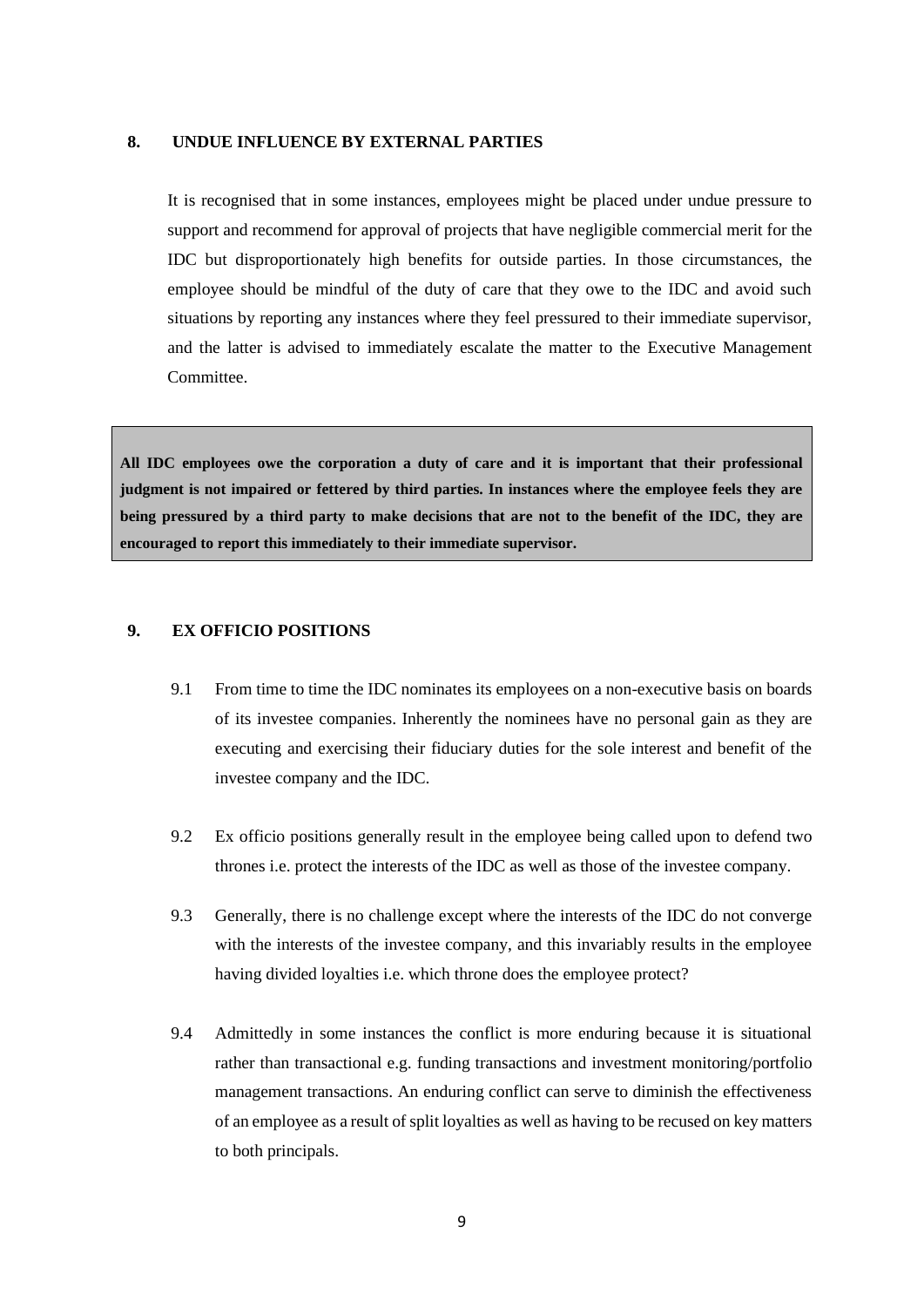- 9.5 In reference to clause 9.4 above, depending on the materiality of the matter at hand, the resultant conflict can either be substantive or non-substantive.
	- In cases where the conflict is non-substantive, the nominee director is required to make the declaration for record and can participate in the discussion and subsequent decision-making.
	- In instances where the conflict is substantive, because of the misalignment in interests of both the IDC and the investee company, and the resultant split in their fiduciary duties, the nominee director should make a declaration, share related information (*provided they have a commensurate understanding and consent with the investee company*) and recuse themselves from the decision-making process.

**Ex officio positions raise unique challenges and the underlying principle is that the related conflict is inherent, situational and all enduring. Whilst the inherent conflict can be managed as it is not personal but arises from one's duty to the IDC, sometimes the conflict can be so fundamental and result in a real exposure to the nominee director if it is not managed properly.** 

**The principle is that caution needs to be taken in instances where one is charged with guarding two thrones! The fundamental principle is that one cannot guard one throne at the expense of the other.** 

## **10. PROCESS OF MANAGING CONFLICT OF INTERESTS FOR DIRECTORS**

The fact that the conflict of interest has been disclosed does not mean it has been dealt with or mitigated. Based on the extent of the interest:

- 10.1 there will be instances where disclosing the facts of a matter would be sufficient in the process of managing conflict of interest (*mostly in instances of a non-substantive conflict*).
- 10.2 equally, there could be instances where the conflict of interests is actual and sometimes so severe that mere disclosure is not sufficient. In these cases the director should:
	- o not receive any documentation i.e. the submission, the minutes and any other document in relation to the matter that raises the conflict in their interests. It is the responsibility of the IDC's secretariat to ensure that where warranted, the circulation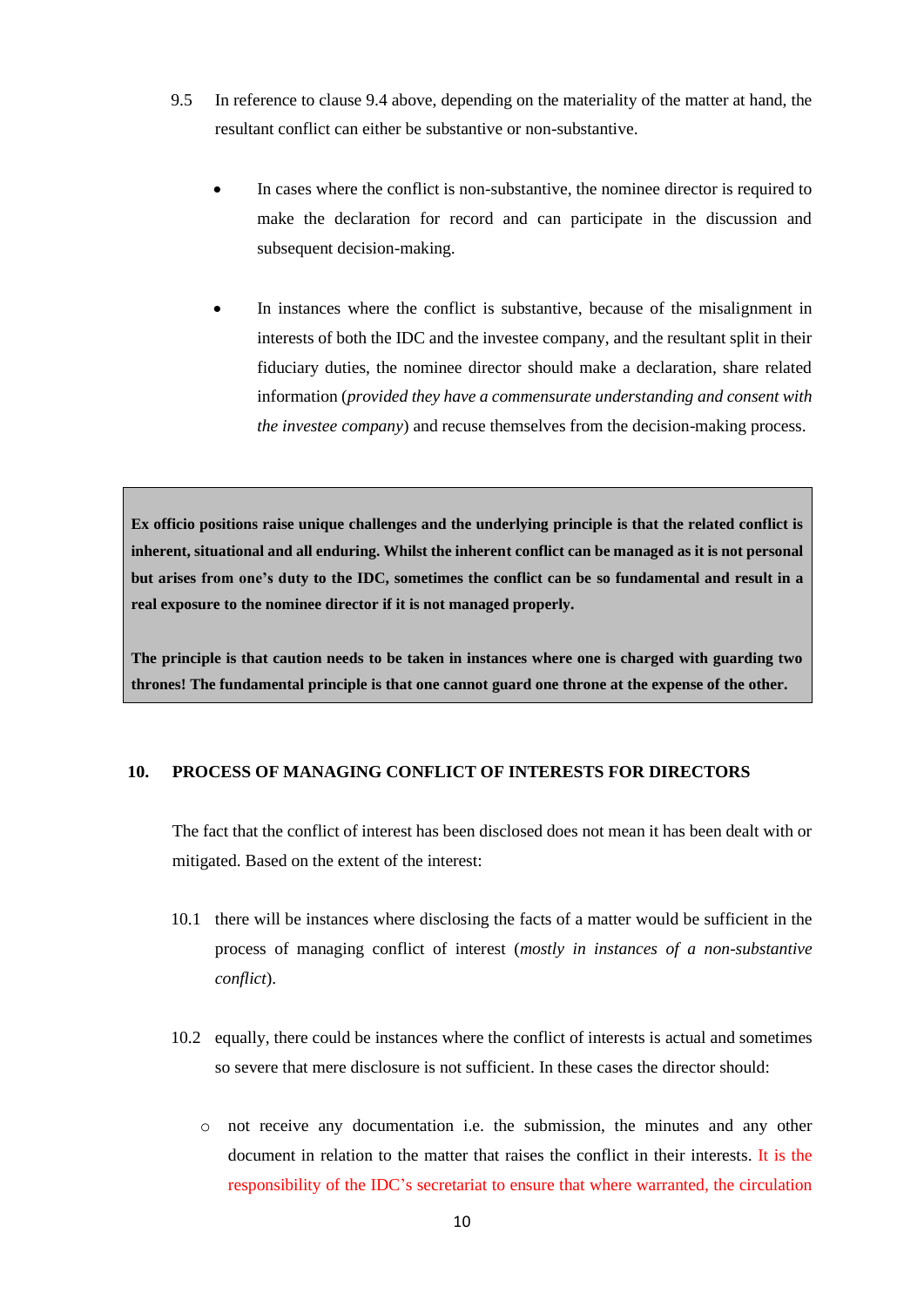#### of related submission is restricted accordingly;

- o before being recused, they can be afforded to address the meeting on any pertinent facts that they believe would assist the decision-making body in making a decision based on full facts;
- thereafter recuse themselves and leave the meeting until the matter has been discussed and settled by the decision-making body (*their departure will not be accounted for quorum purposes for determining whether a resolution has sufficient support to be adopted; however, the director would be regarded as being present at the meeting for the purpose of determining whether sufficient directors are present to constitute the meeting*);
- o not use or divulge any IDC information that is not already in the public domain to benefit themselves personally or benefit family or related parties;
- $\circ$  in addition, the director is prohibited from exerting influence to IDC staff to make decisions for their benefit or the benefit of their family or related parties.

**Disclosure is a starting point in the management of conflicting interests. Depending on the circumstances of each fact, other actions in mitigating can be taken e.g. recusals, limiting access to information or submitting the matter for the ruling or discussion by the Executive Management or Social and Ethics Committees.**

# **11. PROHIBITION OF IDC DIRECTORS/EMPLOYEES DOING BUSINESS WITH THE IDC**

- **11.1** With effect from 1 April 2017, the IDC directors were disqualified from contracting with the IDC either as vendor, purchaser, borrower or otherwise. Equally, IDC employees are prevented from accessing IDC funding for their private endeavors in the market.
- 11.2 The prohibition in relation to directors shall not apply in relation to approvals/business arrangements that pre-existed the rule i.e. before 1 April 2017.
- 11.3 The prohibition on directors/employees doing business with the IDC shall remain valid for a period of 24 months after the date that a director ceases to hold office in the IDC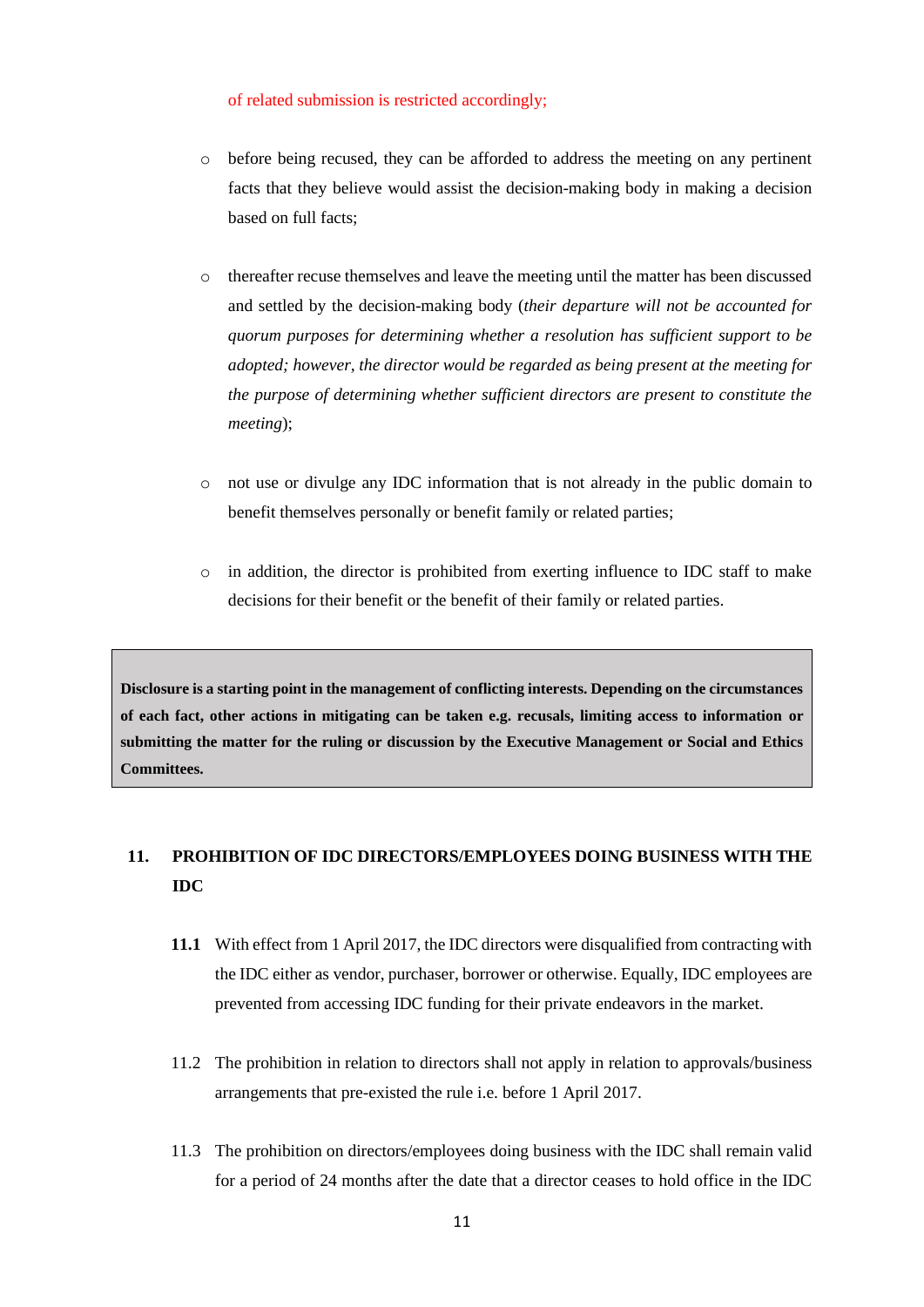board i.e. the cooling off period.

11.4 This principle is extended to external members of internal governing structures like the credit committees.

**IDC directors/employees are prohibited from doing business with the IDC and such prohibition will survive their departure from the IDC board until a lapse of 24 month after such departure. This principle is extended to external members that sit at internal governing structures in the IDC.**

# **12. PROCEDURE TO FOLLOW ON TRANSACTIONS INVOLVING IDC DIRECTORS**

This clause is not applicable to cases where the director has no personal business interests in a matter but is considered to be conflicted by virtue of their ex officio role in another institution which may have competing interests to those of the IDC.

In instance where the director has no personal interests in the matter but rather has a connection by virtue of their ex officio role, the process to follow in the management of this conflict of interest is as follows:

- 12.1 declare their interests to the IDC board;
- 12.2 retain as confidential the discussion and any related information raised in the IDC board unless they have received an express approval otherwise.

Any transaction in which a director of the IDC has an actual or perceived private interests will be dealt with as follows (*irrespective of any quantum involved*):

- 12.3 all transactions in which a director of the IDC is involved shall be considered by the Special Credit Committee;
- 12.4 the Special Credit Committee may, if in support of the transaction, recommend that it be submitted to the Social and Ethics Committee of the Board for consideration in alignment with the Terms of Reference of that committee;
- 12.5 the Social and Ethics Committee may make a recommendation on the transaction to the IDC Board for finalization.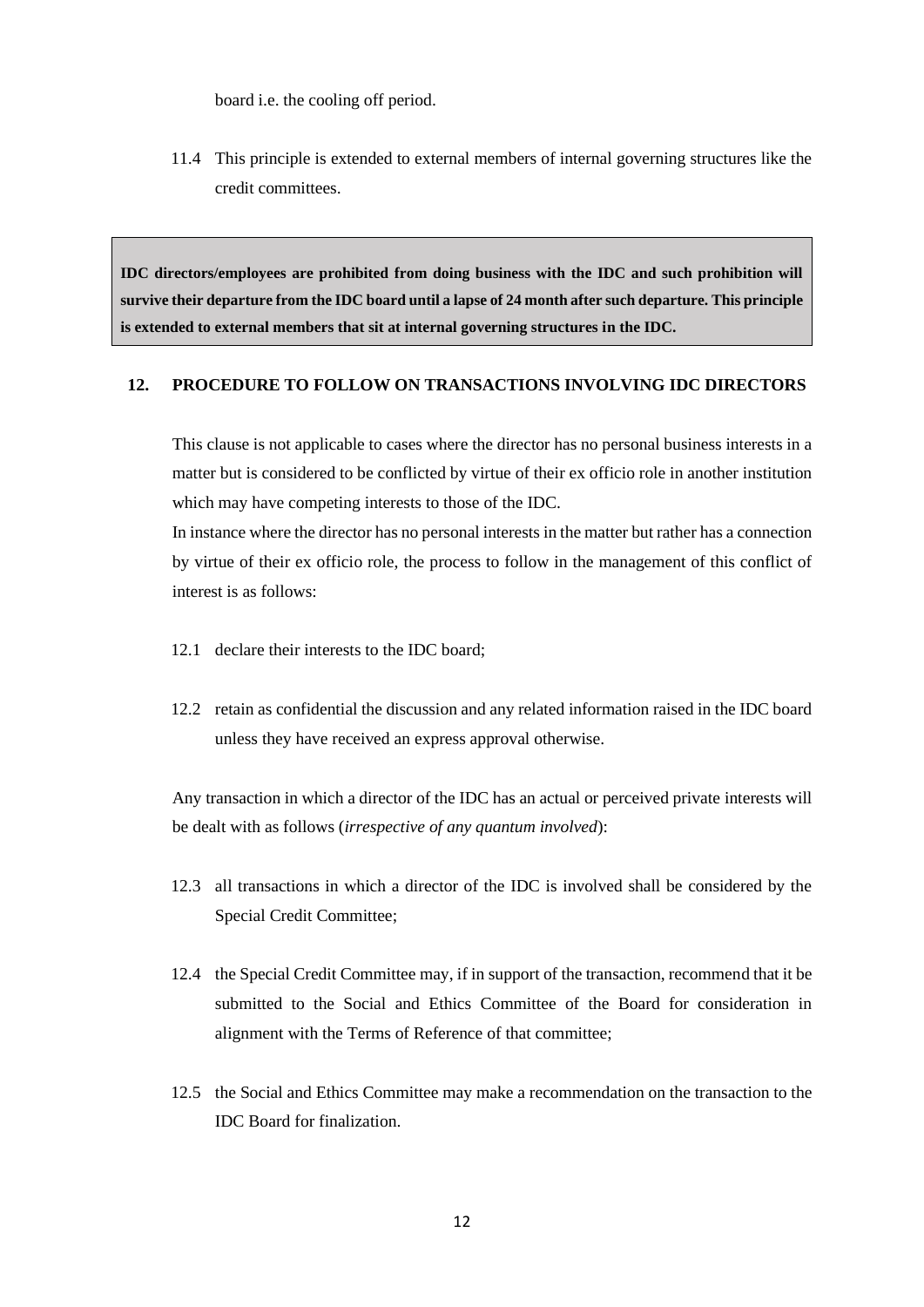12.6 the chairman of the board will then communicate back to the conflicted director any outcome or decision made by the board in relation to the matter.

**The policy prescribes the process to be followed by directors conflicted in matters for their personal gain (***or the gain by their connected parties***) as well as a result of their ex officio positions.**

# **Team:**

| Nomini Rapoo    | N.Kapoo |
|-----------------|---------|
| Josephine Tsele |         |
| Zoliswa Copiso  |         |
| Portia Matlou   |         |
| Norma Mdluli    |         |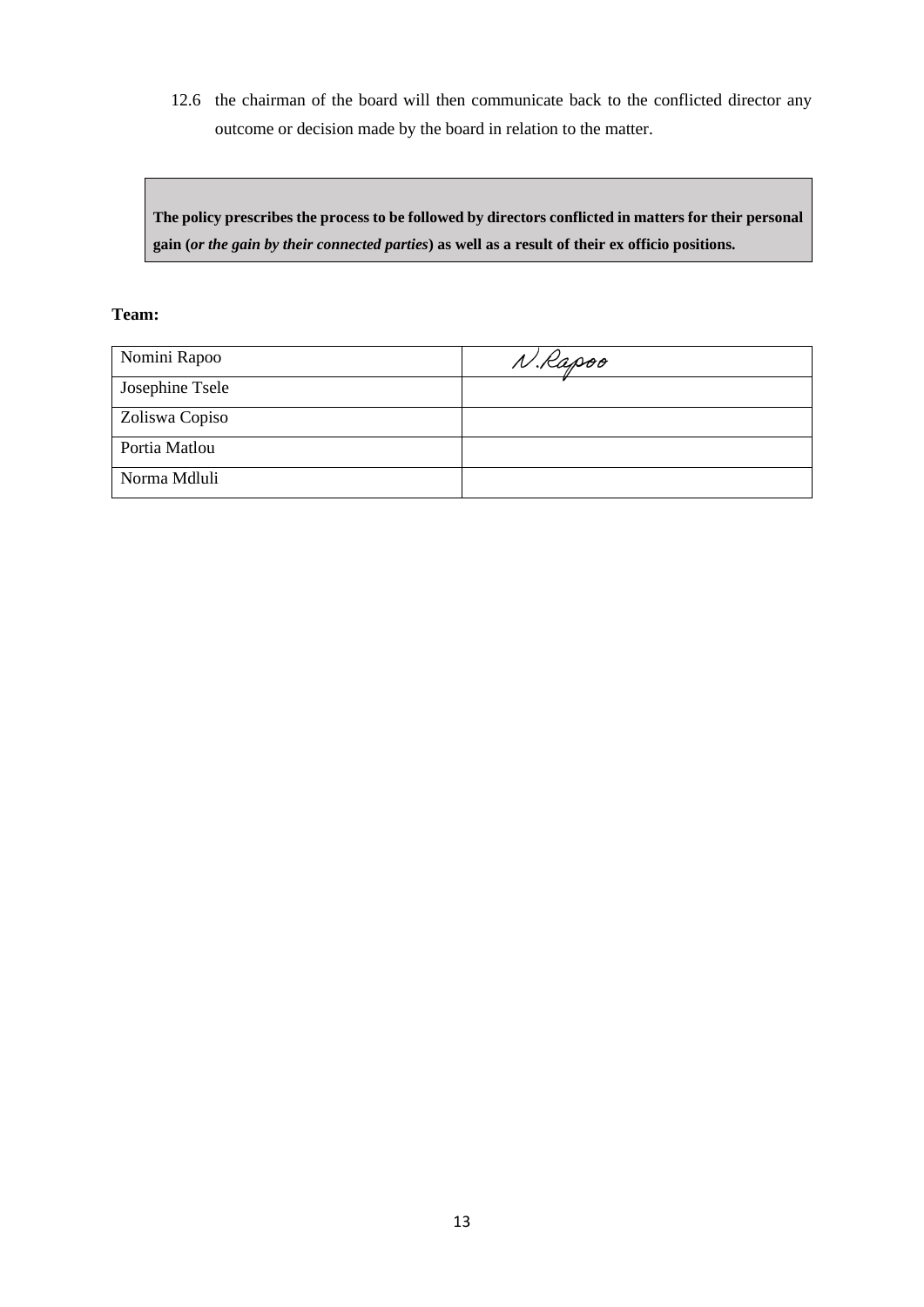#### **FREQUENTLY ASKED QUESTIONS**

**Question**: A director is a panel member in an interview process in the IDC and realises that one of the incumbents that will be interviewed is a person that they know and have worked with previously in a different company. What should the panel member do to manage any perception of impropriety and perceived conflict of interest?

**Illustrative Answer**: here are points to ponder:

- it's the degree of relatedness that should be considered in order to test the **existence** or **potential perception** on a conflict of interest, and the establishment of the degree of such relatedness is key to ensuring that there is a balanced approach to managing any perceptions (*present and future*) in this situation. Interviewing a "family member" carries a stronger perception of an existence of a conflict than interviewing a person with whom one has/had a professional relationship with e.g. a niece and a member of the same professional organization or an executive where connected director sat as a non-executive board member.
- a conflict of interests exists in instances where there is something more than superficial prior interaction with the subject and any future decision-making could likely hamper the decision-maker in making an unbiased decision.
- in this case, whilst there is no actual existence of conflict, for good governance, the panel member is advised to declare the "relationship/connection" i.e. the existence of a previous professional relationship with the incumbent as soon as they become aware of the list of candidates. This indicates the appreciation of the value of proactive and full disclosure to one's peers and assists in bringing sunlight to any potential negative perceptions that might surface down the line.
- whilst on the face of things there is no need for a recusal (*on the grounds that the decision-making is by a panel working on an auditable and independently verifiable process rather than by an individual*), it is important to consider not only the possible views by un-related parties, but those of the candidate for interview. The connected director needs to consider and respond to a question whether the